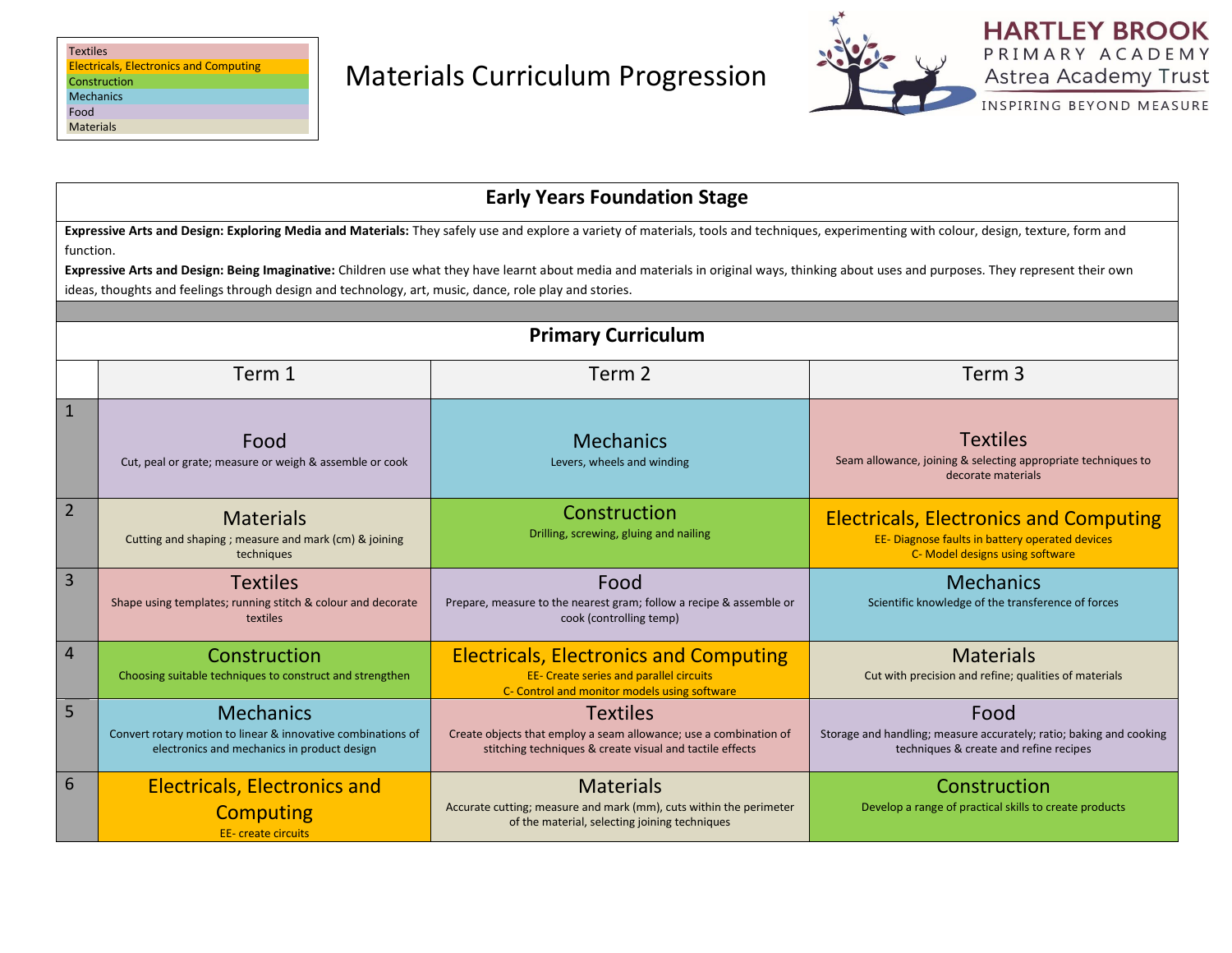# Materials Curriculum Progression



**HARTLEY BROOK** PRIMARY ACADEMY Astrea Academy Trust

INSPIRING BEYOND MEASURE

### Year Two

|  | Construction | Electricals, Electronics and Computing |
|--|--------------|----------------------------------------|
|--|--------------|----------------------------------------|

# Coverage Concept Mapping

#### **Materials**

- Cut materials safely using tools provided.
- Measure and mark out to the nearest centimetre.
- Demonstrate a range of cutting and shaping techniques (such as tearing, cutting, folding and curling).
- Demonstrate a range of joining techniques (such as gluing, hinges or combining materials to strengthen).

### **To design, make, evaluate and improve**

- Design products that have a clear purpose and an intended user.
- Make products, refining the design as work progresses.
- Use software to design.

### **To take inspiration from design throughout history**

- Explore objects and designs to identify likes and dislikes of the designs.
- Suggest improvements to existing designs.
- Explore how products have been created.

# Overarching Question



### Planning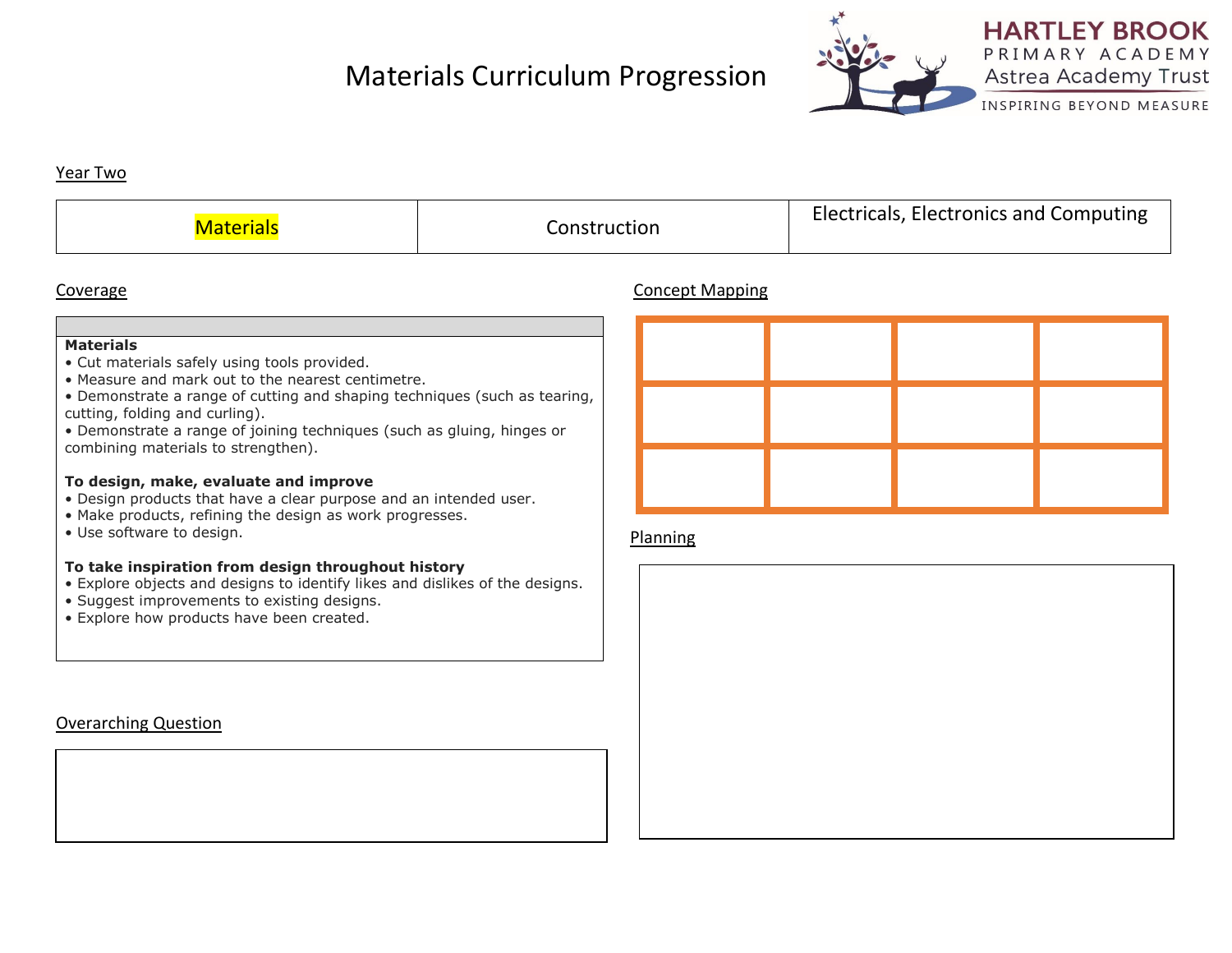# Materials Curriculum Progression



#### Year Four

| Electricals, Electronics and Computing<br>Construction | <u>Materials</u> |
|--------------------------------------------------------|------------------|
|--------------------------------------------------------|------------------|

## Coverage Concept Mapping

#### **Materials**

- Cut materials accurately and safely by selecting appropriate tools.
- Measure and mark out to the nearest millimetre.
- Apply appropriate cutting and shaping techniques that include cuts within the perimeter of the material (such as slots or cut outs).
- Select appropriate joining techniques.

### **To design, make, evaluate and improve**

- Design with purpose by identifying opportunities to design.
- Make products by working efficiently (such as by carefully selecting materials).
- Refine work and techniques as work progresses, continually evaluating the product design.
- Use software to design and represent product designs.

# **To take inspiration from design throughout history**

- Identify some of the great designers in all of the areas of study (including pioneers in horticultural techniques) to generate ideas for designs.
- Improve upon existing designs, giving reasons for choices.
- Disassemble products to understand how they work.

# Overarching Question

# Planning